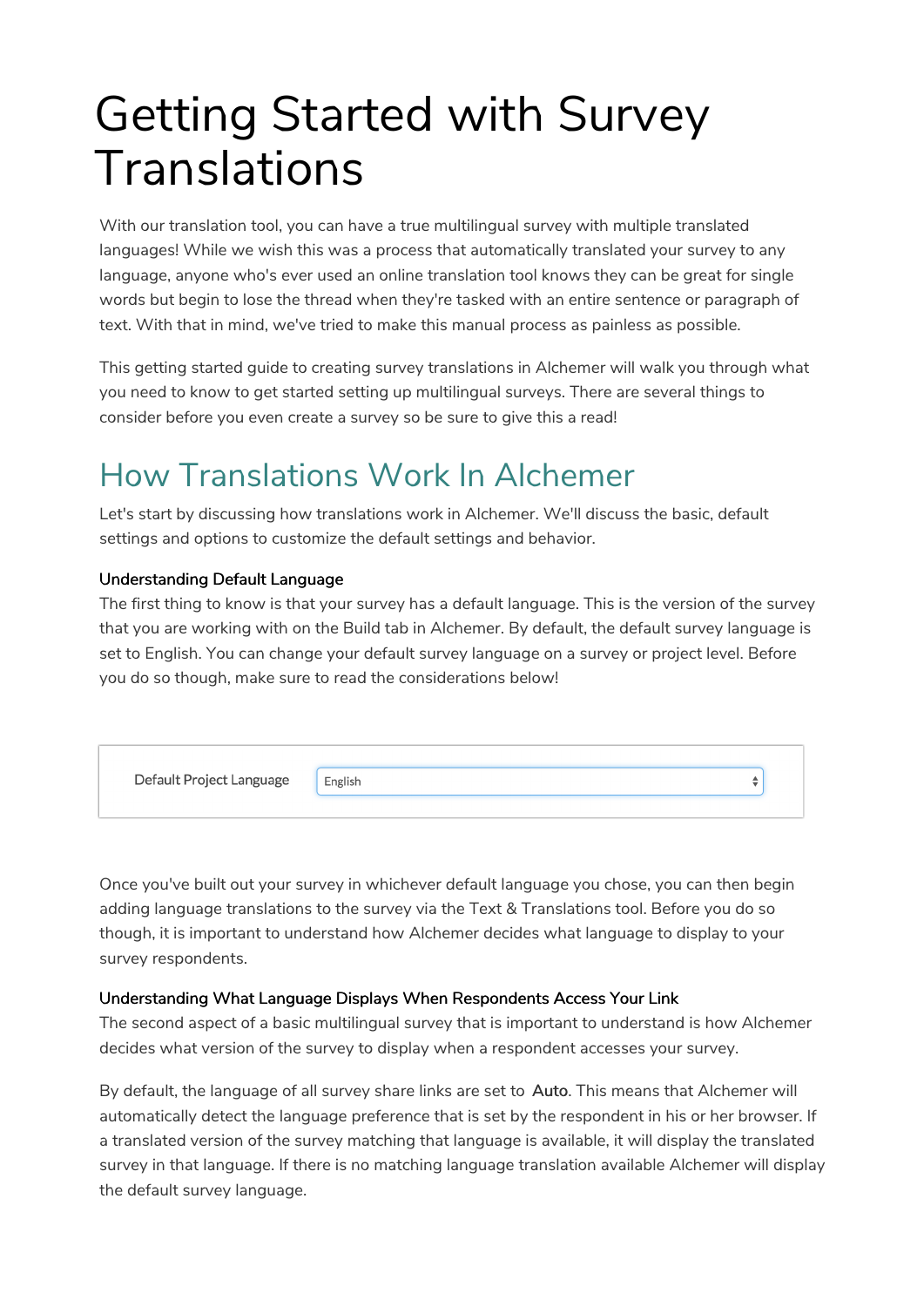| Language |  |
|----------|--|
| Auto     |  |

Below is a table with more detail about how the default Auto language setting works. Again, there are several customizations that you can make to control this experience for your respondents which we'll cover below.

| <b>Available Survey</b><br><b>Translations: An Example</b> | Respondent's<br><b>Browser</b><br>Language<br>Preference | <b>Link</b><br>Language<br><b>Setting</b> | Language<br>Displayed to<br>Respondent |
|------------------------------------------------------------|----------------------------------------------------------|-------------------------------------------|----------------------------------------|
| English (Default)<br>Spanish<br>French<br>Italian          | English                                                  | Auto                                      | English                                |
| English (Default)<br>Spanish<br>French<br>Italian          | Spanish                                                  | Auto                                      | Spanish                                |
| English (Default)<br>Spanish<br>French<br>Italian          | French                                                   | Auto                                      | French                                 |
| English (Default)<br>Spanish<br>French<br>Italian          | Italian                                                  | Auto                                      | Italian                                |
| English (Default)<br>Spanish<br>French<br>Italian          | Dutch                                                    | Auto                                      | English<br>(Default)                   |

### Considerations For Multilingual Survey

### Default Survey Language

As we discussed above, your survey's default language is the version of the survey that will display if your survey does not have a language version that matches a given respondent's browser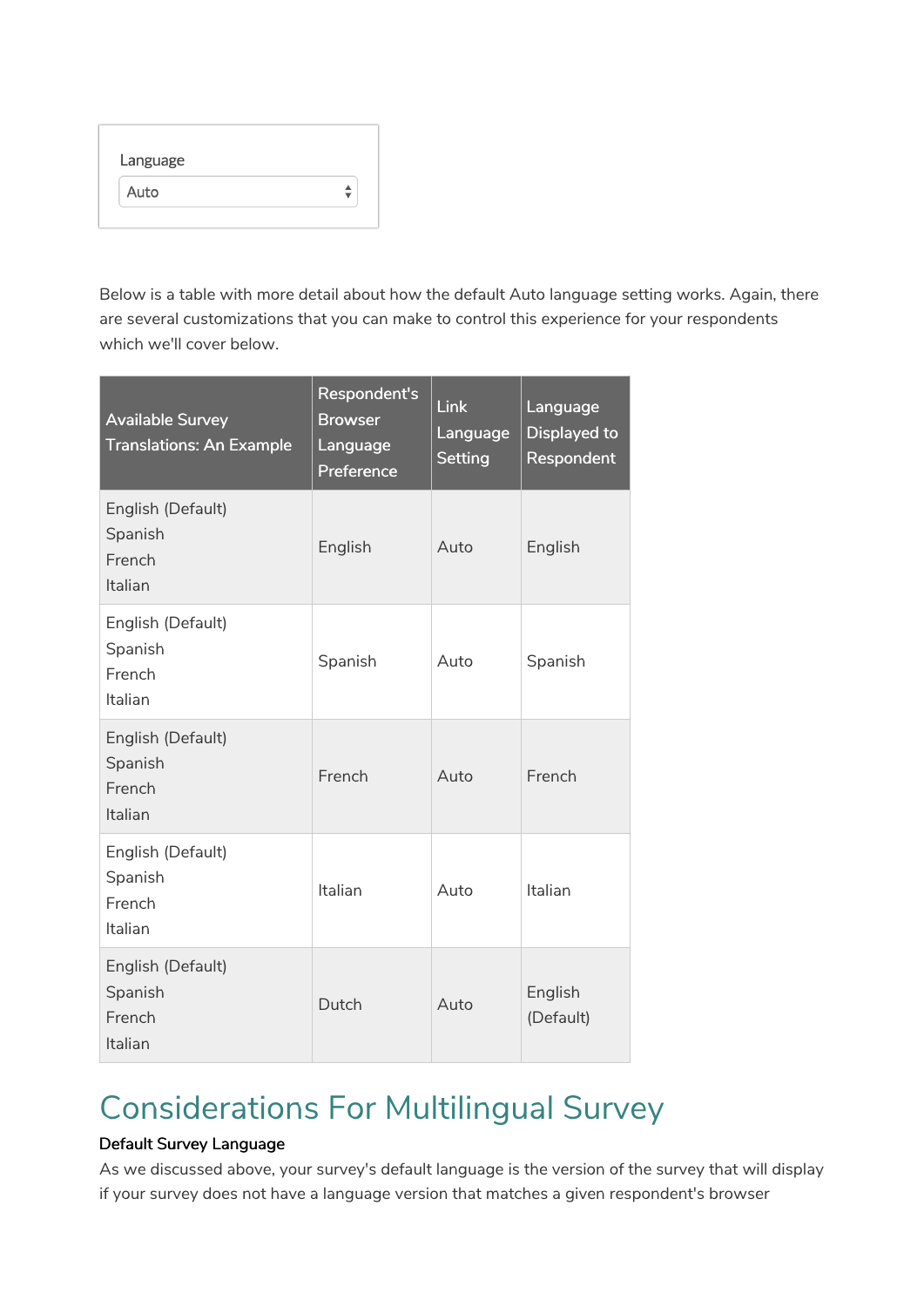preference. For this reason, you may want to change your survey's default language. Check out our Change Default Survey Language Tutorial to learn more!

#### Share Method

It is important to consider your planned share method when creating multilingual surveys. Depending on how you plan to share your survey you may need to provide extra translations or build out extra share links. Check out our Share Options for Translated Surveys Tutorial to learn more!

### Best Practice Tip: Steps for Creating a Multilingual Survey

For best results, please follow these best practice steps when creating a multilingual survey.

- 1. Create a Survey.
- 2. Decide on your Default Language and change it if you wish. Check out our Change Default Survey Language Tutorial to learn how!
- 3. Build out your survey questions in your default language on the Build tab.
- 4. Test your default language survey and get approval from your colleagues and stakeholders as far as the questions included in the survey.
- 5. Decide how you will share your translated survey. (This comes before actually creating your translated versions as the translations needed may be affected by your share method). Check out our Share Options for Translated Surveys Tutorial to learn about your options!
- 6. Create translated versions of your survey. Check out our Translate Your Survey Tutorial for more info!
- 7. Set up your share method. Check out our Share Options for Translated Surveys Tutorial for steps!
- 8. Test, test, test! Be sure to test all translation versions of your survey to ensure that there are no blank answer options. You'll also want to test various language browser settings. Changing browser language setting varies per browser. Access your browser's help menu to learn how to change this.
- 9. Share your translated survey!

# FAQ

#### Can Alchemer translate my survey for me?

Nope. You'll need to do the translations yourself. Check out our Translate Your Survey Tutorial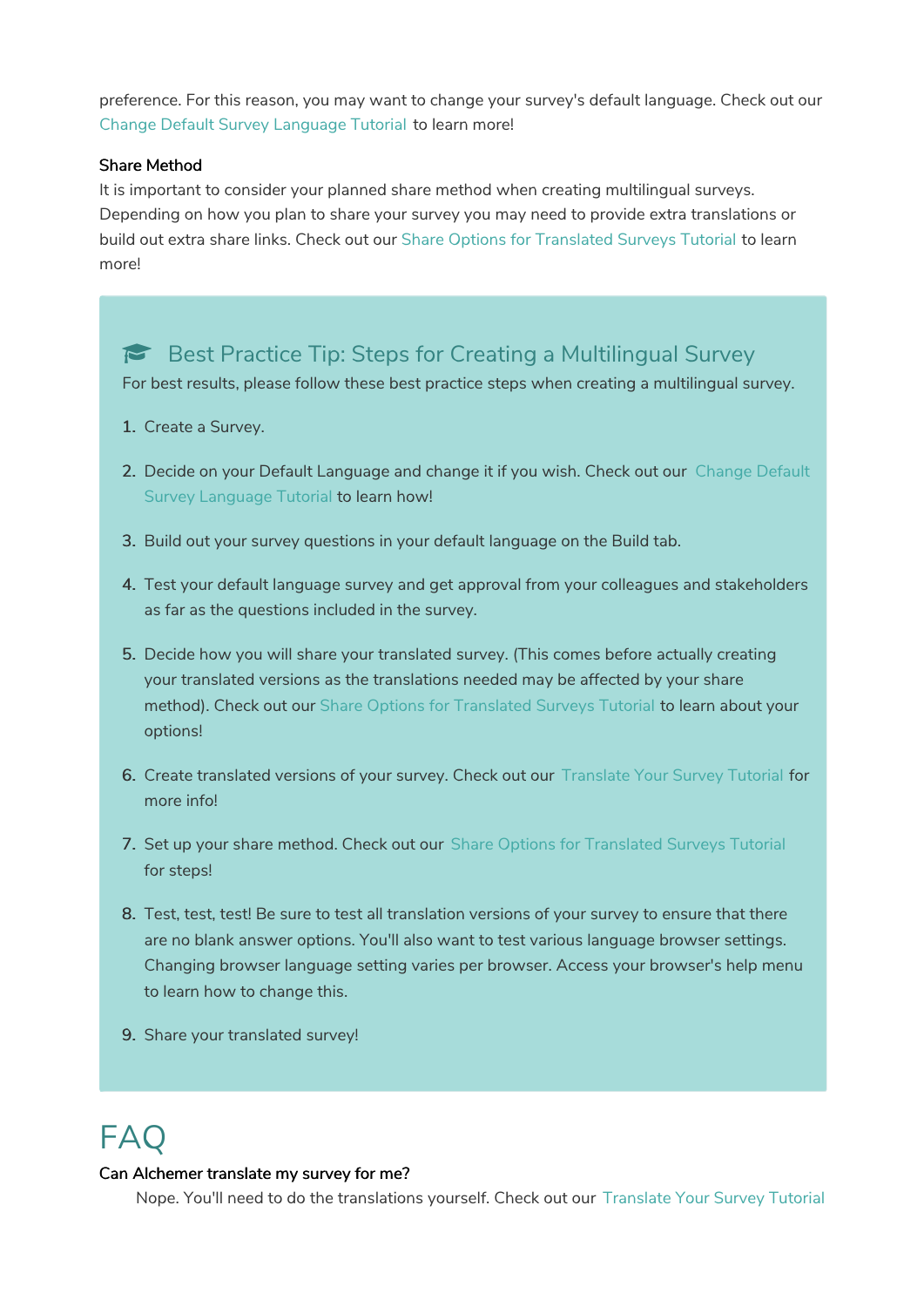to learn how!

#### How many translations can Alchemer handle?

Alchemer has 200 available languages for translation. Check out our list of available languages.

#### How do I translate messages and buttons and such?

The messages, buttons and other instructional text in your survey is available for translation on the Messages tab of each language version you create. If you'd like to save these standard message translations for future multilingual surveys check out our tutorial on Reusing Translations for Standard Messages.

Please note: Dropdown Menu Grid question type answer options are not currently available for translation.

### Available Languages

Abkhazian Afar Afrikaans Akan Albanian Amharic Arabic Aragonese Armenian Assamese Avaric Avestan Aymara Azerbaijani Bambara Bashkir Basque Belarusian Bengali Bihari Bislama Bosnian Breton Bulgarian Burmese Catalan Chamorro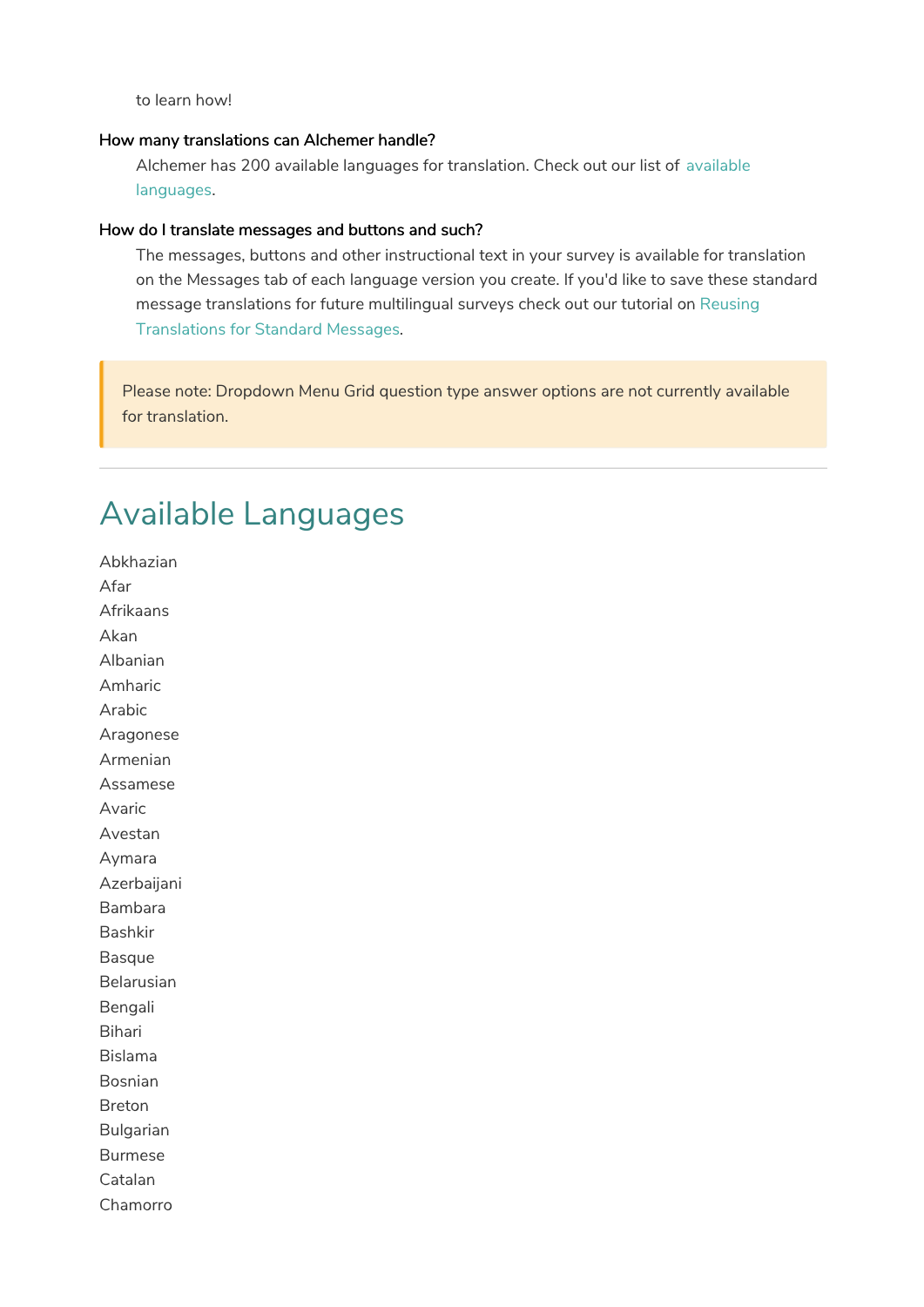Chechen Chichewa Chinese (Hong Kong) Chinese (PRC) Chinese (Singapore) Chinese (Taiwan) Chinese (simplified) Church Slavic Chuvash Cornish Corsican Cree Croatian Czech Danish Divehi Dutch Dzongkha English English (Australia) English (Canada) English (South Africa) English (UK) Esperanto Estonian Ewe Faroese Fijian Finnish French French (Belgium) French (France) French (Luxembourg) French (Monaco) French (Switzerland) French-Canadian Fulah Galician Ganda Georgian German German (Austria) German (Switzerland) Greek Guarani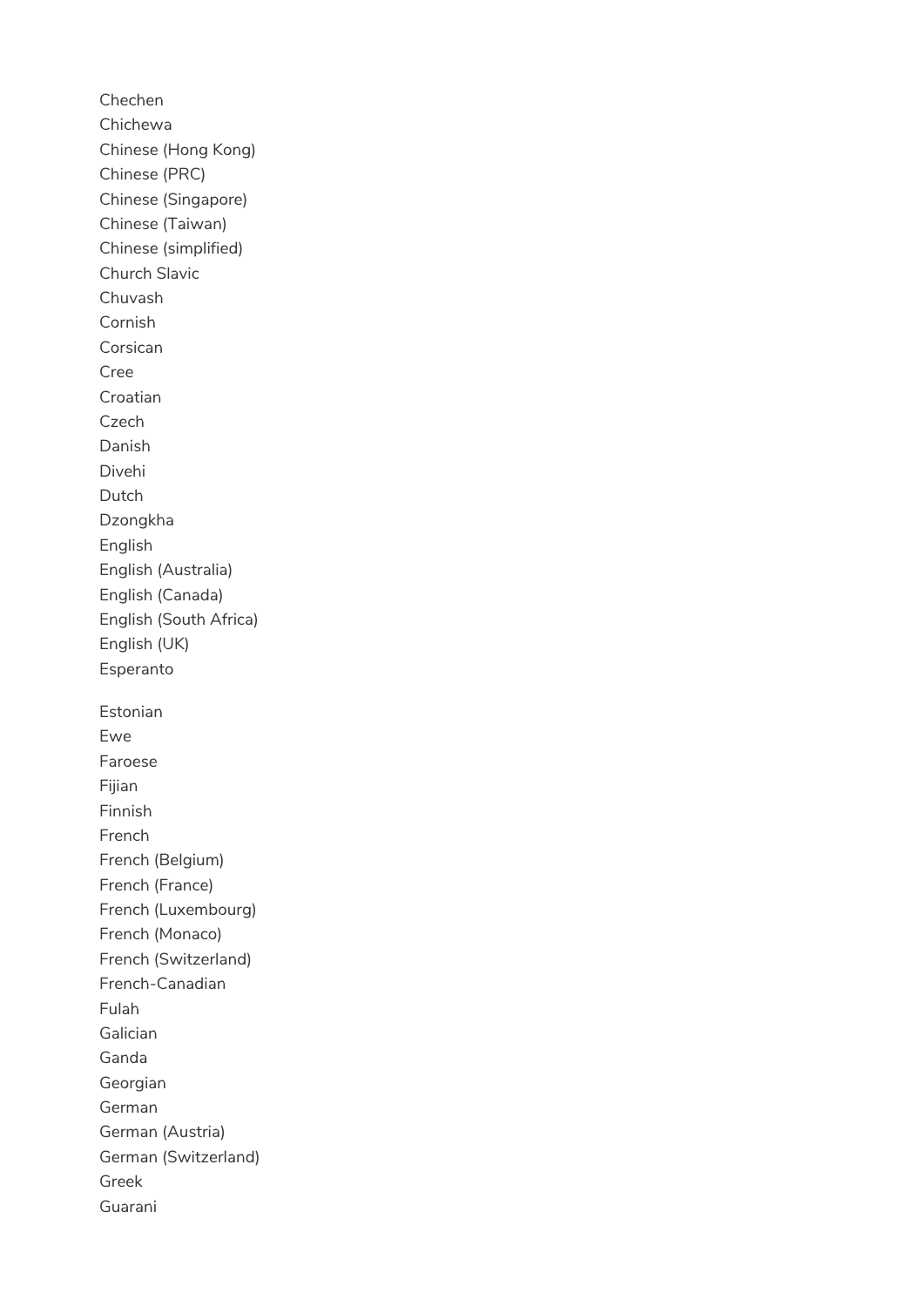Gujarati Haitian Hausa Hebrew Herero Hindi Hiri Motu Hungarian Icelandic Ido Igbo Indonesian Interlingua Interlingue Inuktitut Inupiaq Irish Italian Italian (Switzerland) Japanese Javanese Kalaallisut Kannada Kanuri Kashmiri Kazakh Khmer Kikuyu Kinyarwanda Kirghiz Kirundi Komi Kongo Korean Kurdish Kwanyama Lao Latin Latvian Limburgish Lingala Lithuanian Luba-Katanga Luxembourgish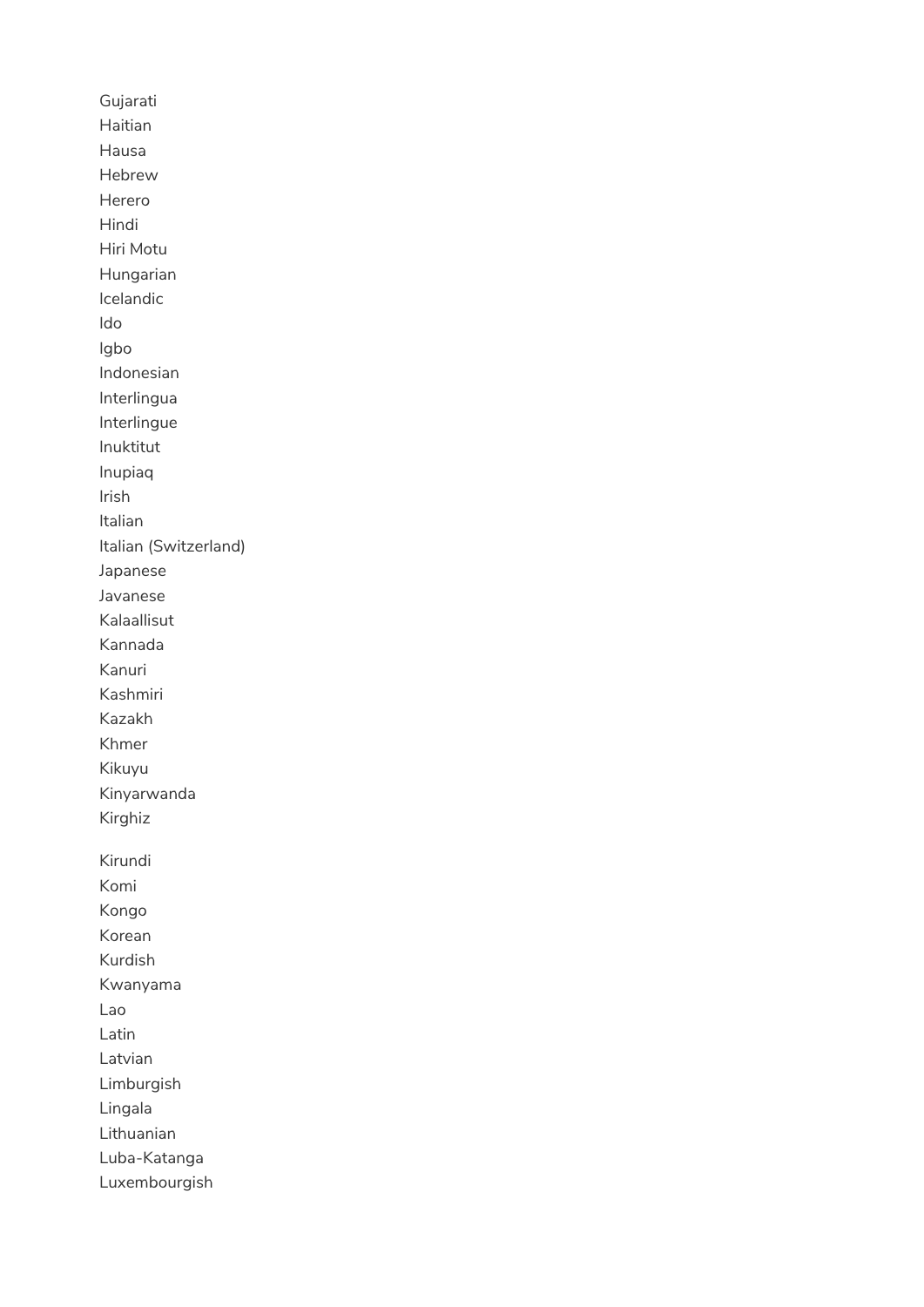Macedonian Malagasy Malay Malayalam Maltese Manx Maori Marathi Marshallese Mongolian Nauru Navajo Ndonga Nepali North Ndebele Northern Sami Norwegian Norwegian Bokmal Norwegian Nynorsk Occitan Ojibwa Oriya Oromo Ossetian Pali Panjabi Pashto Persian Polish Portuguese Portuguese (Brazil) Quechua Raeto-Romance Romanian Russian Samoan Sango Sanskrit Sardinian Scottish Gaelic Serbian Shona Sichuan Yi Sindhi Sinhala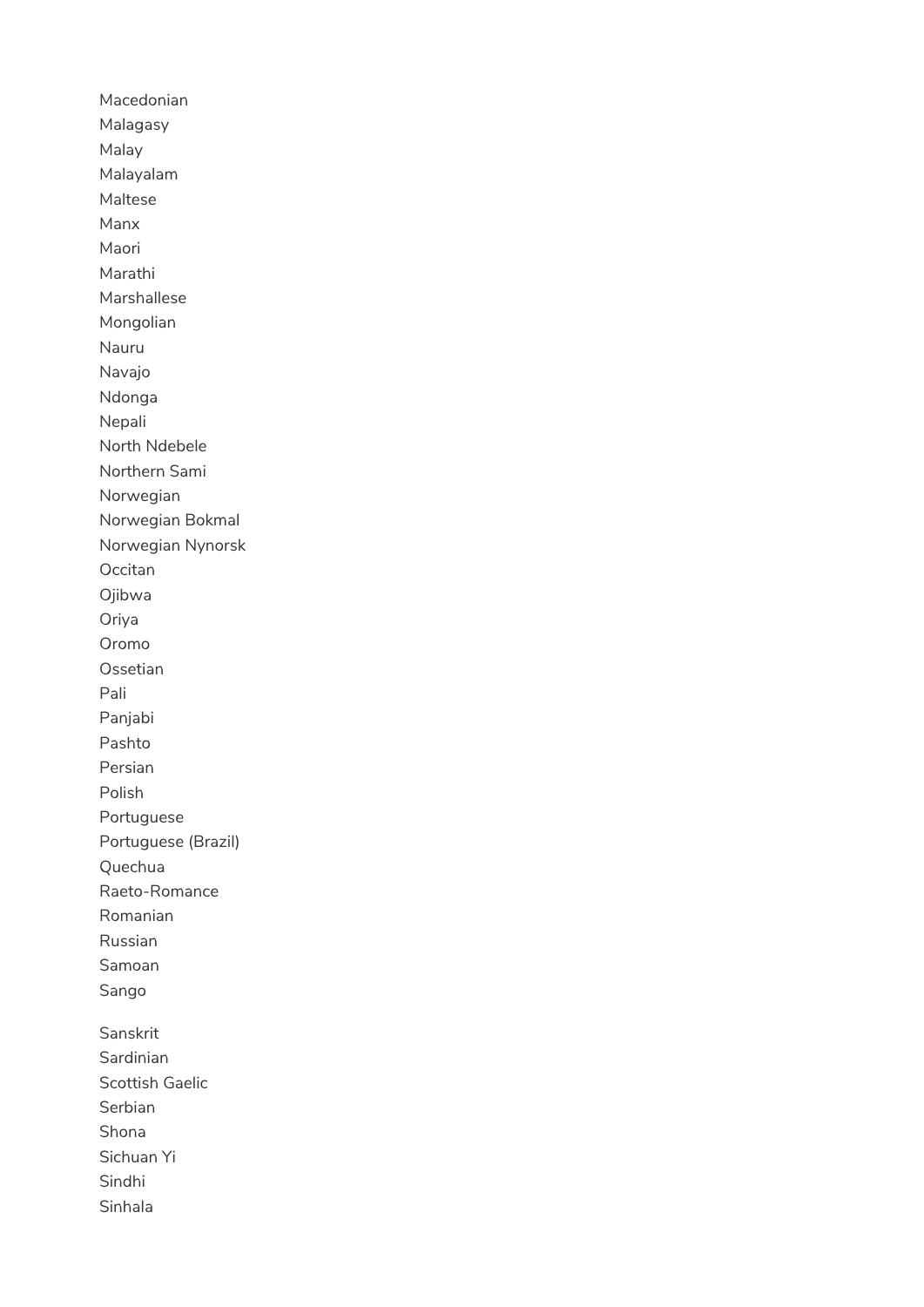Slovak Slovenian Somali South Ndebele Southern Sotho Spanish Spanish (Mexico) Spanish (United States) Sundanese Swahili Swati Swedish Tagalog Tahitian Tajik Tamil Tatar Telugu Thai Tibetan Tigrinya Tonga Tsonga Tswana Turkish Turkmen Twi Uighur Ukrainian Urdu Uzbek Venda Vietnamese Volapuk Walloon Welsh Western Frisian Wolof Xhosa Yiddish Yoruba Zhuang Zulu